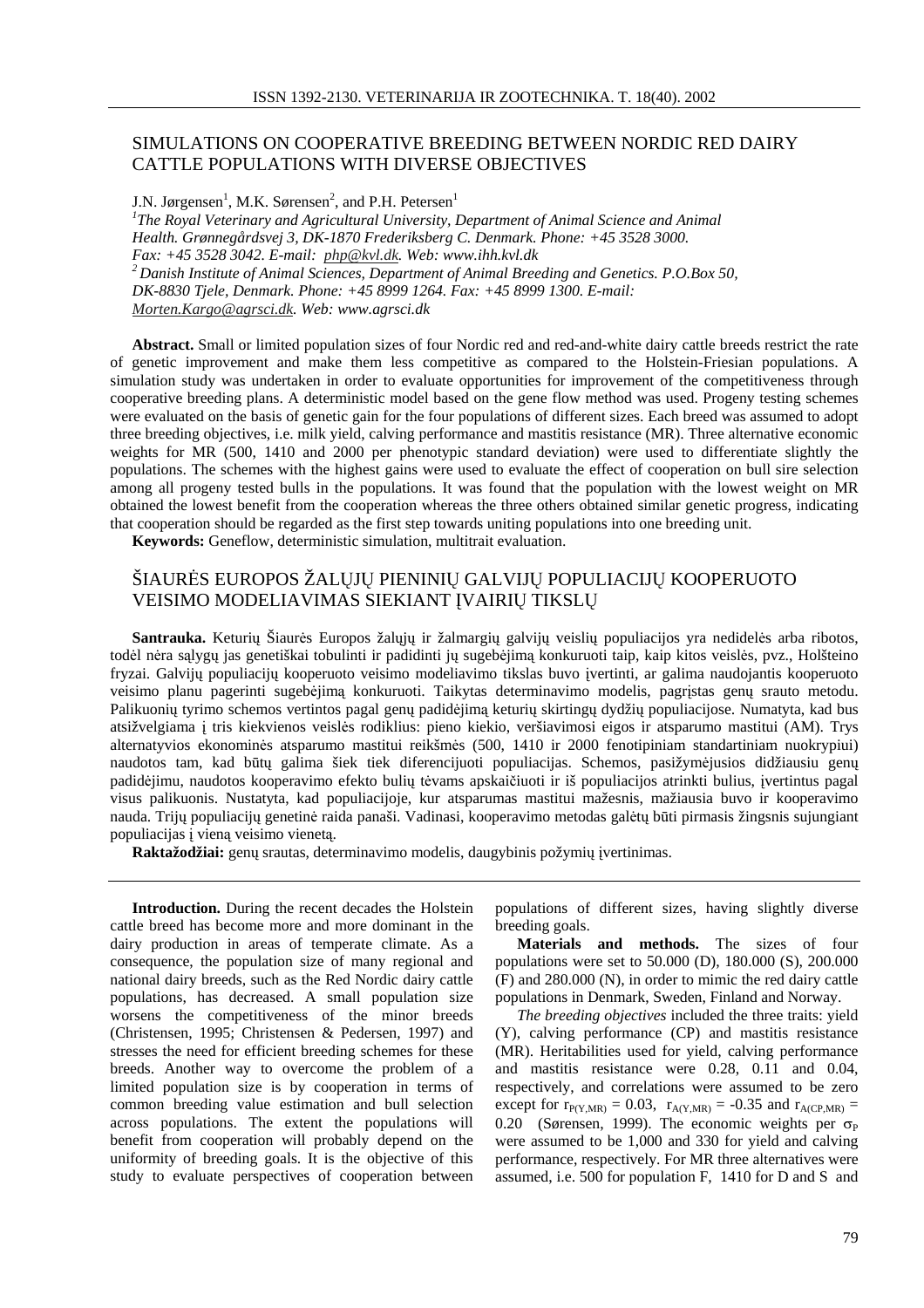2000 for N. This leads to three sets of slightly diverse breeding goals.

*The breeding schemes* studied were progeny testing schemes without and with cooperation between the four dairy cattle populations. The cooperation was at the bull sire level where each population selected sires with respect to their own objective among all progeny tested bulls in the four populations. The distribution of cows throught lactation 1 to 6 was assumed to be 38%, 29%, 18%, 8%, 4% and 3%, respectively, in all populations. The number of test bulls was found as  $N_{TB}$  =  $0.38 \times N_P \times p/N_d$ , with proportion of first lactation cows of 0.38;  $N_P$  population size; p test capacity (proportion of  $N_P$ ) and  $N_d$  daughter group size. Six proven bulls were selected in the three smallest populations (D, S and F), while 10 proven bulls were selected in the largest population (N). All populations used six bull sires. Thus, without cooperation proven bulls were also bull sires in the three smallest populations. All reproductive females were potential bull dams and the number of selected bull dams was assumed to be  $4 \times N_{TR}$ .

Index information sources were cows 1<sup>st</sup> lactation yield, progeny group of young test bulls (variable in size) and 1,000 daughters of proven bulls. All daughters gave information on yield and calving performance, where as only 70% gave information on mastitis resistance (Lindhé, 2000). Cow indexes included own and dam performance as well as sire and maternal grandsire progeny information. Bull indexes included dam performance and own, sire and maternal grandsire progeny information. Indexes were updated as soon as information became available.

*A deterministic simulation model* based on the gene flow method (Hill, 1974) and the selection index theory (Hazel, 1943) was developed and used to evaluate the progeny testing schemes. Genetic progress is modelled by splitting the female and male population into eight and seven age classes of one year, respectively, each age class having its own distribution. Animals within an age class have different trait distributions depending on types of the dam (cow or potential bull dam) and sire (young bull, proven bull or bull sire). Age classes are split into subclasses according to the pedigree, i.e. by the type of the sire, dam and maternal grandsire, and each subclass is represented by a fixed multivariate trait distribution and an updated index distribution. Cows had offspring in their

last six age classes. Test and proven bulls had offspring in their third and seventh age class, respectively.

*Selection* of bull dams, proven bulls and bull sires was based on the total merit index (TMI) and optimised throught all relevant subclasses using the algorithm of Ducrocq & Quaas (1988), which together with the above defined subclasses makes the selection step a close mimic of selection based on BLUP estimated EBVs. For more detailed description of the model see Jørgensen & Sørensen (2002b).

For each population a scheme was outlined and alternative breeding plans were simulated by varying test capacity (p) in steps of 5% and progeny group sizes of test bulls ( $N_d$ ) in steps of 10 daughters (Jørgensen & Sørensen, 2002a). For each scheme the plan with the highest annual genetic gain in terms of TMI was considered the optimum one. The simulations were initiated with identical multivariate trait distributions for all populations. All plans were simulated without discounting for a period of 100 years, which resulted in an approximate steady phase of gain. Thus, the annual gains presented in Table 1 and 4 have been averages for the last 10 years. Benefit of cooperation is presented as years of separate selection needed to obtain a cumulated response equal to a genetic lag between the two strategies.

**The research results.** Separate breeding in the four populations resulted in the optimum plan for each progeny testing scheme given in table 1. Test capacity varied from 45% to 55% of  $N_{\rm P}$  for individual populations and number of daughters varied from 40 to 90. The population D and S selected for the same breeding objective and the difference in their breeding plans and annual responses was due to a different population size. Population F, having the lowest economic weight on mastitis resistance, obtained the highest annual response in yield and the lowest annual responses in calving performance and mastitis resistance. Population N, having the highest economic weight on mastitis resistance, was the only population obtaining a desirable positive annual response in this trait. Population N with the lowest relative economic weight on yield obtained an annual gain in yield similar to that of population D. The gain in TMI can not be compared throughout alternative sets of objectives due to deviating economic weights for mastitis resistance.

Table 1. **Optimised plans without cooperation (Mod. e. Jørgensen and Sørensen, 2002a)**

| Population | Objective <sup>1</sup> |    |       |     |                                       | Annual response             |                                |
|------------|------------------------|----|-------|-----|---------------------------------------|-----------------------------|--------------------------------|
|            |                        |    | $N_d$ | TMI | $\Gamma$ , $10 \times \sigma_{\rm P}$ | $CP$ , $10 \times \sigma_P$ | MR, $10 \times \sigma_{\rm P}$ |
|            | L-MR                   | 45 | 50    | 138 | 1.39                                  | 0.17                        | $-0.12$                        |
|            | I-MR                   | 55 | 40    | 116 | 1.11                                  | 0.20                        | $-0.01$                        |
| S          | I-MR                   | 50 | 60    | 132 | 1.25                                  | 0.23                        | $-0.01$                        |
| N          | H-MR                   | 55 | 90    | 138 | 1.12                                  | 0.27                        | 0.08                           |

<sup>1</sup>: L-MR: low economic weight of mastitis resistance;

I-MR: intermediate economic weight of mastitis resistance;

H-MR: high economic weight of mastitis resistance.

<sup>2</sup>:  $p =$  test capacity in percent of population size.<sup>3</sup>: N<sub>d</sub> = number of daughters in the test group.

 $4$ : TMI = total merit index; Y = yield; CP = calving performance; MR = mastitis resistance.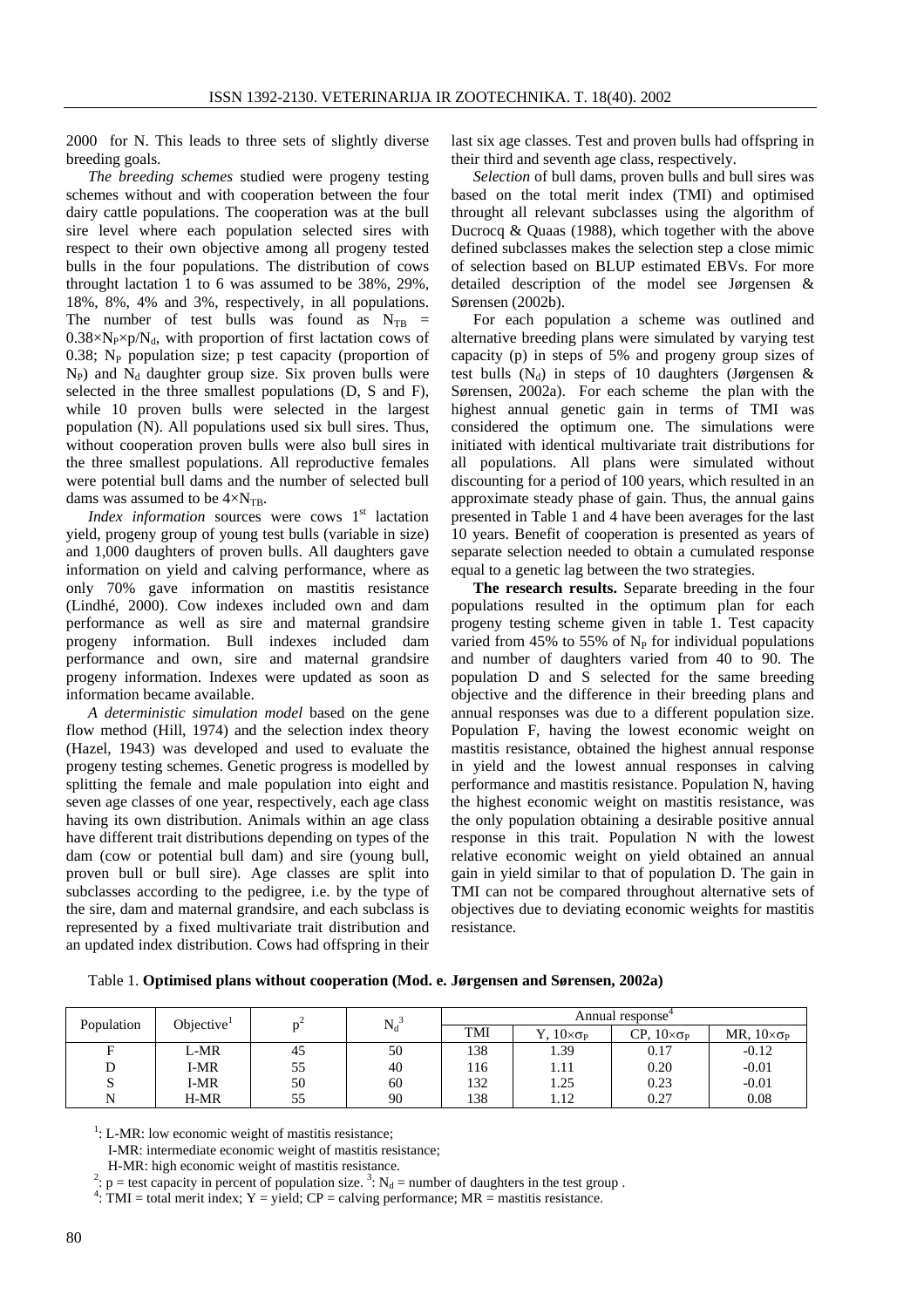In cooperation schemes the exchange of bull sires was observed differ among populations and change during the time. Table 2 shows that in the year one the distribution of bull sires was proportional to the size of the four populations. As time went on population F, S and N selected an increasing proportion of the bull sires from their own population. This trend was very clear for population F, which almost did not participate in the cooperation in the year 100. Due to the identical breeding objective the distributions of bull sire population of origin were the same for population D and S. The difference in population size between D an S was the reason why D selected an increasing proportion of bull sires from S.

Table 2. **Relative distribution of bull sires according to the origin within population during the time (percentage)**

| Year       |               |     |          |          | 25             |             |                     | 50  |        |    | 100 |                          |
|------------|---------------|-----|----------|----------|----------------|-------------|---------------------|-----|--------|----|-----|--------------------------|
| Population | Е             | D/S | N<br>. . | Ē        | D/S            | N           | ∽                   | D/S | N      | Е  | D/S | N<br>T.                  |
| Origin: F  | $\sim$<br>ا ت | 27  | 26       | 53       | $\overline{ }$ |             | $\mathbf{a}$<br>ر ، | . . |        | 95 | ∽   |                          |
|            |               |     |          | ◡        |                |             |                     | υ   | ∽<br>ی |    |     |                          |
| ມ          | 26            | 26  | 25       | דר<br>∠≀ | 33             | $\sim$<br>∼ | 19                  | 39  | 26     |    | 45  | 26                       |
|            | 38            | 39  | 41       | 10       | 45             | 64          | ັ                   | 44  | 70     |    | 47  | $\overline{\phantom{a}}$ |

An alternative way to investigate the exchange of bull sires is to study the proportion of genes from the cooperating populations present in each population, which reflects the cooperation history (Table 3). It was found that the genetic composition of the four populations was changing until the year 50, after which the genetic compositions were rather stable; e.g. in the year 100 population F and N contributed to population F with 30% and 37% of the genes, respectively.

Table 3. **Genetic composition of populations during the time (percentage)**

| Year                            |    | 25                       |             |                     | 50           |           |                |             |  |    | 100     |          |           |
|---------------------------------|----|--------------------------|-------------|---------------------|--------------|-----------|----------------|-------------|--|----|---------|----------|-----------|
| Population                      | г  | ⊥                        | $\sim$<br>ມ | N                   | D            | ◡         | ມ              | N           |  | D  | ◡       | C<br>ມ   |           |
| $\blacksquare$<br>Genes from: F | 43 | $^{\circ}$ 1<br>$\sim$ 1 | 20          | 18                  | $\sim$<br>33 | 23        | $\sim$<br>∼    | 20          |  | 30 | າາ<br>∸ | າາ<br>∠∠ | າາ<br>∠∠  |
|                                 | n  | 19                       |             |                     | -            |           | $\overline{ }$ | O           |  |    |         | O        | υ         |
|                                 | 22 | 24                       | 39          | $\mathcal{D}$<br>∠∠ | 26           | 27<br>، ت | 29             | $\sim$<br>∠ |  | 27 | 28      | 28       | רר<br>ا ک |
|                                 | 29 | 36                       | 25<br>JJ    | 54                  | 34           | 42        | 42             | 47          |  | 37 | 44      | 44       | 45        |

The last 10 year responses from the separate schemes and smoothed curves from the cooperative schemes show that F, as expected, had the highest response for yield and lowest response for the other traits (Figure 1). The responses for population D, S and N became increasingly identical during the time. The gain in calving performance in the year 100 was almost equal to that in the separate scheme of population N, where as the gains in yield and

mastitis resistance were between the responses obtained in the separate schemes of N and the populations D and S. The responses of population F followed a different pattern by initially approximating the other populations and then by moving towards the separate scheme of F. This picture for mastitis resistance is the most obvious seen in Figure 1.



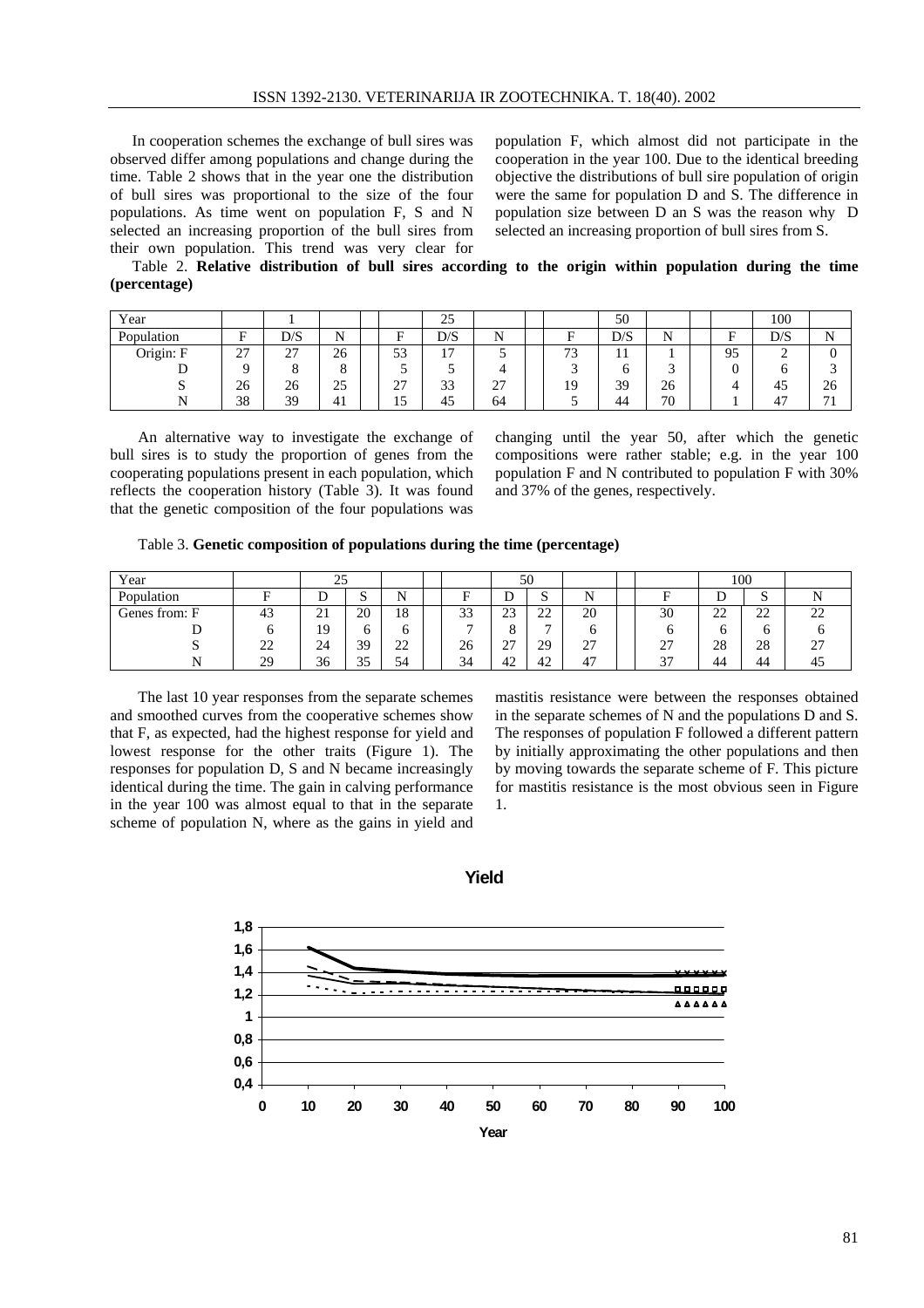

**Calving performance**





Figure 1. **Annual trait responses, in**  $\sigma_{\rm P}$  **units, during the time in separate and cooperative schemes** (Separate schemes:  $F = \times \times$ ;  $D = \Box \Box$ ;  $S = \Diamond \Diamond$ ;  $N = \Delta \Delta$ . Cooperative schemes:  $F = \text{bold line}$ ;  $D = \text{line}$ ;  $S = \text{punctured line}$ ;  $N = \text{dotted line}$ )

Although population D and S differed from N in the breeding objective, they obtained similar annual responses for all traits in the year 100 and thus, in TMI (Table 4). Population F, with low weight of mastitis

resistance, achieved a larger gain of yield and lower gains of calving performance and mastitis resistance than the other populations.

| Table 4. Annual response in optimised plans with cooperation <sup>1</sup> |  |  |  |
|---------------------------------------------------------------------------|--|--|--|

|            |      | Breeding objective |      | Trait                       |                             |                          |  |  |  |  |
|------------|------|--------------------|------|-----------------------------|-----------------------------|--------------------------|--|--|--|--|
| Population | L-MR | I-MR               | H-MR | $\ldots 10 \times \sigma_P$ | $CP$ , $10 \times \sigma_P$ | MR, $10 \times \sigma_P$ |  |  |  |  |
| Е          | 139  | 131                | 125  | 1.37                        | 0.19                        | $-0.09$                  |  |  |  |  |
| D & S      | 133  | 137                | 140  | 1.21                        | 0.27                        | 0.05                     |  |  |  |  |
| N          | 133  | 137                | 140  | 1.22                        | 0.27                        | 0.05                     |  |  |  |  |
|            |      |                    |      |                             |                             |                          |  |  |  |  |

<sup>1</sup>) Notation as in Table 1.

The differences of the  $1<sup>st</sup>$  parity cows between separate and cooperative schemes at a given time divided by the annual gain in separate schemes are approximately equivalent to the genetic lag in the years between the two strategies, i.e. with respect to yield and calving

performance all populations benefited from cooperation (Table 5). However, in some cases as for F difference in yield decreased after year 25 or 50. In population N the calving performance in the year 100 was practically similar for the two strategies. With respect to mastitis